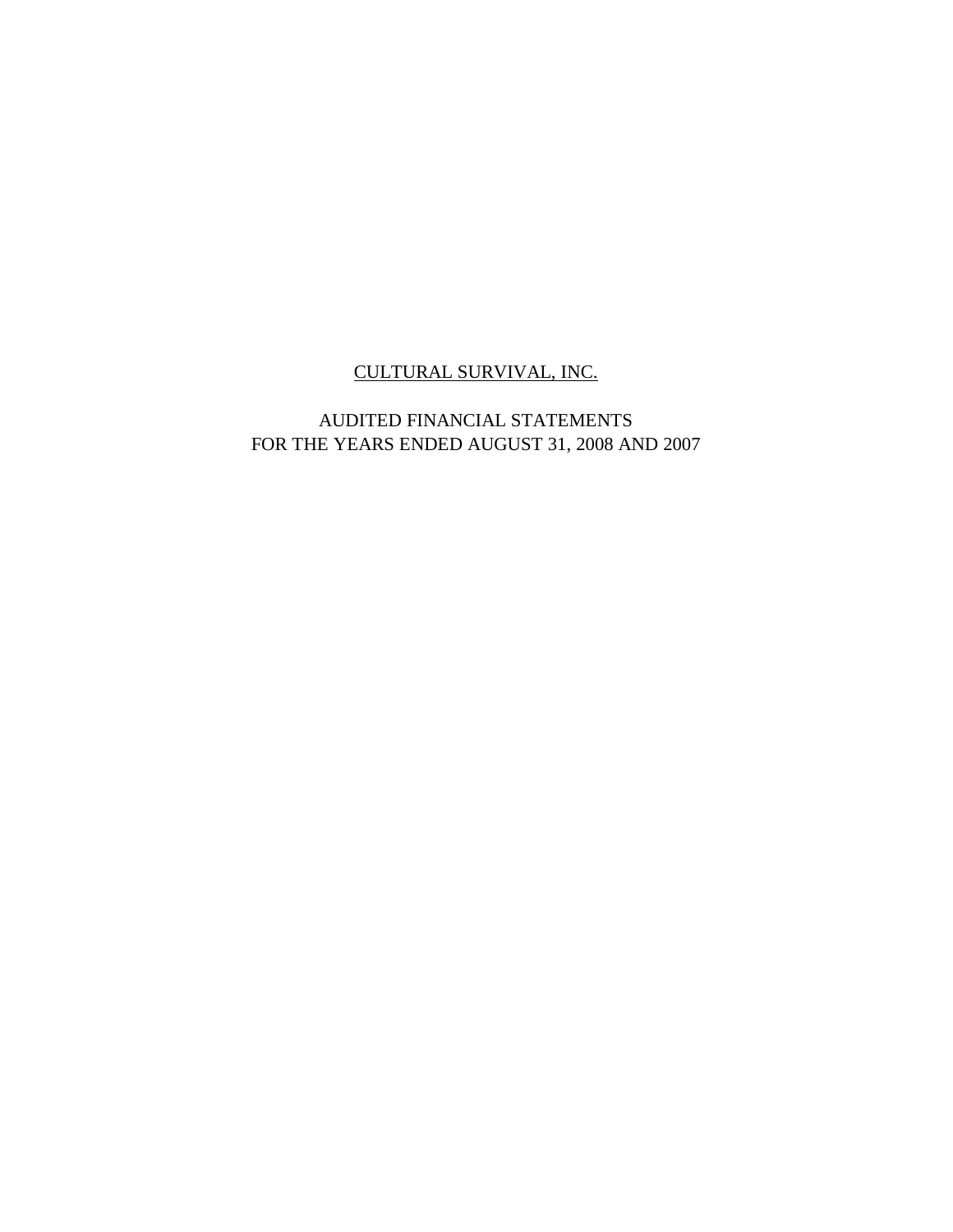

#### Independent Auditors' Report

To the Board of Directors of Cultural Survival, Inc. Cambridge, Massachusetts

We have audited the accompanying statements of financial position of Cultural Survival, Inc., (a non-profit corporation) as of August 31, 2008 and 2007, and the related statements of activities, functional expenses, and cash flows for the years then ended. These financial statements are the responsibility of the Organization's management. Our responsibility is to express an opinion on these financial statements based on our audits.

We conducted our audits in accordance with generally accepted auditing standards in the United States of America. Those standards require that we plan and perform the audit to obtain reasonable assurance about whether the financial statements are free of material misstatement. An audit includes examining, on a test basis, evidence supporting the amounts and disclosures in the financial statements. An audit also includes assessing the accounting principles used and significant estimates made by management, as well as evaluating the overall financial statement presentation. We believe that our audits provide a reasonable basis for our opinion.

In our opinion, the financial statements referred to above present fairly, in all material respects, the financial position of Cultural Survival, Inc., as of August 31, 2008 amd 2007 and the changes in its net assets and its cash flows for the years then ended, in conformity with accounting principles generally accepted in the United States of America.

Anison + alden PC

Littleton, MA January 12, 2009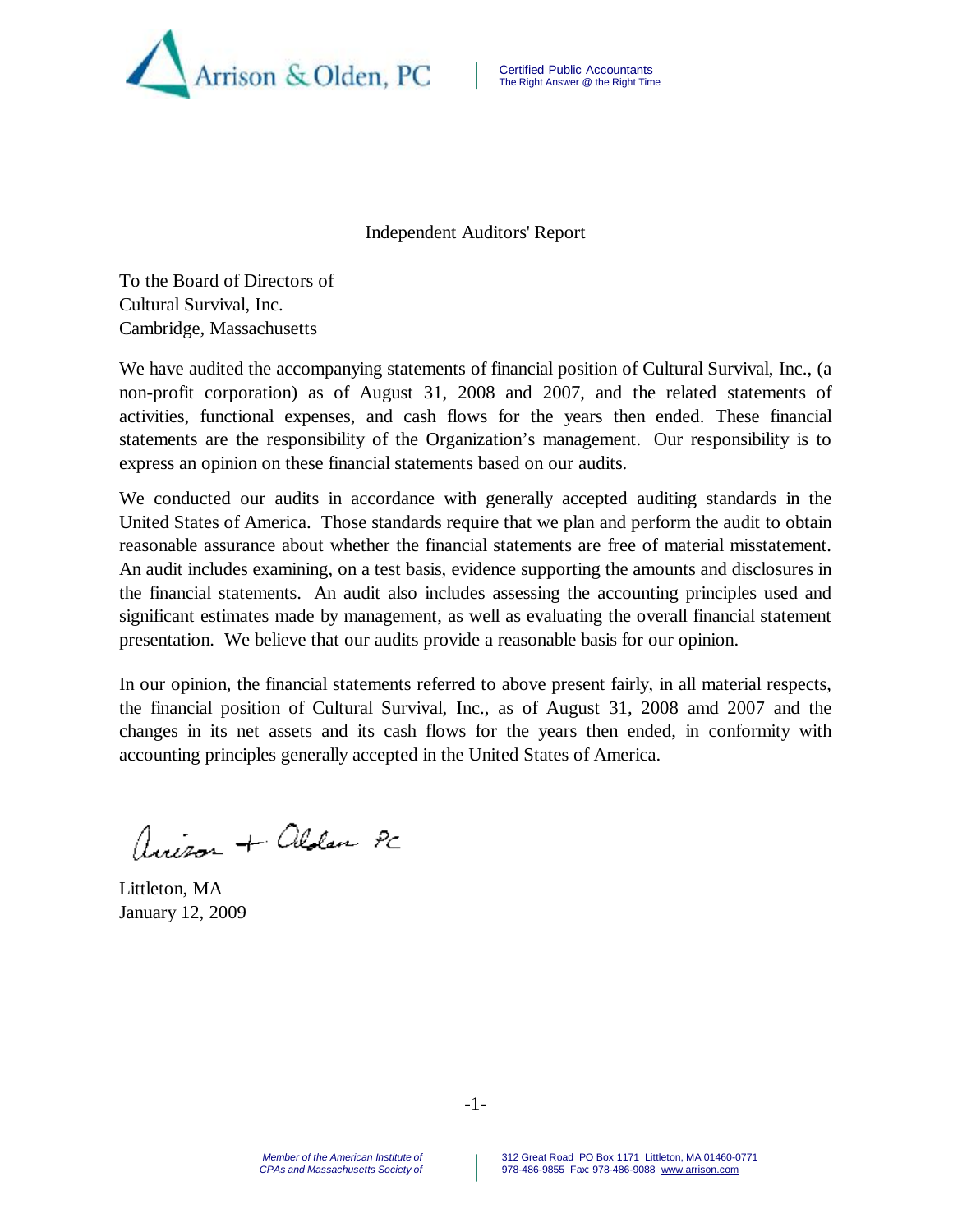# STATEMENTS OF FINANCIAL POSITION AUGUST 31, 2008 AND 2007

### **ASSETS**

|                                     |    | 2008    |              | 2007    |
|-------------------------------------|----|---------|--------------|---------|
| <b>ASSETS</b>                       |    |         |              |         |
| Cash and Cash Equivalents (Note 13) | \$ | 239,854 | $\mathbb{S}$ | 275,576 |
| Investments                         |    | 898     |              | 60,839  |
| <b>Accounts Receivable</b>          |    | 102,155 |              | 44,855  |
| Net Investments in Sales-Type Lease |    | 72,094  |              | 76,744  |
| Property and Equipment, Net         |    | 371,458 |              | 384,556 |
| <b>Other Assets</b>                 |    | 10,543  |              | 11,428  |
|                                     |    |         |              |         |
| <b>TOTAL ASSETS</b> (Note 13)       | S  | 797,002 | \$.          | 853,998 |
| <b>LIABILITIES AND NET ASSETS</b>   |    |         |              |         |
| <b>LIABILITIES</b>                  |    |         |              |         |
| <b>Accounts Payable</b>             | \$ |         | \$           | 941     |
| <b>Accrued Expenses</b>             |    | 36,719  |              | 38,818  |
| Note Payable                        |    | 391,335 |              | 398,677 |
|                                     |    |         |              |         |
| <b>TOTAL LIABILITIES</b>            |    | 428,054 |              | 438,436 |
| <b>NET ASSETS</b>                   |    |         |              |         |
| Unrestricted (Note 13)              |    | 172,236 |              | 338,407 |
| <b>Temporarily Restricted</b>       |    | 196,712 |              | 77,155  |
|                                     |    |         |              |         |
| <b>TOTAL NET ASSETS</b>             |    | 368,948 |              | 415,562 |
| TOTAL LIABILITIES AND NET ASSETS    | \$ | 797,002 | \$           | 853,998 |

The accompanying notes are an integral part of these financial statements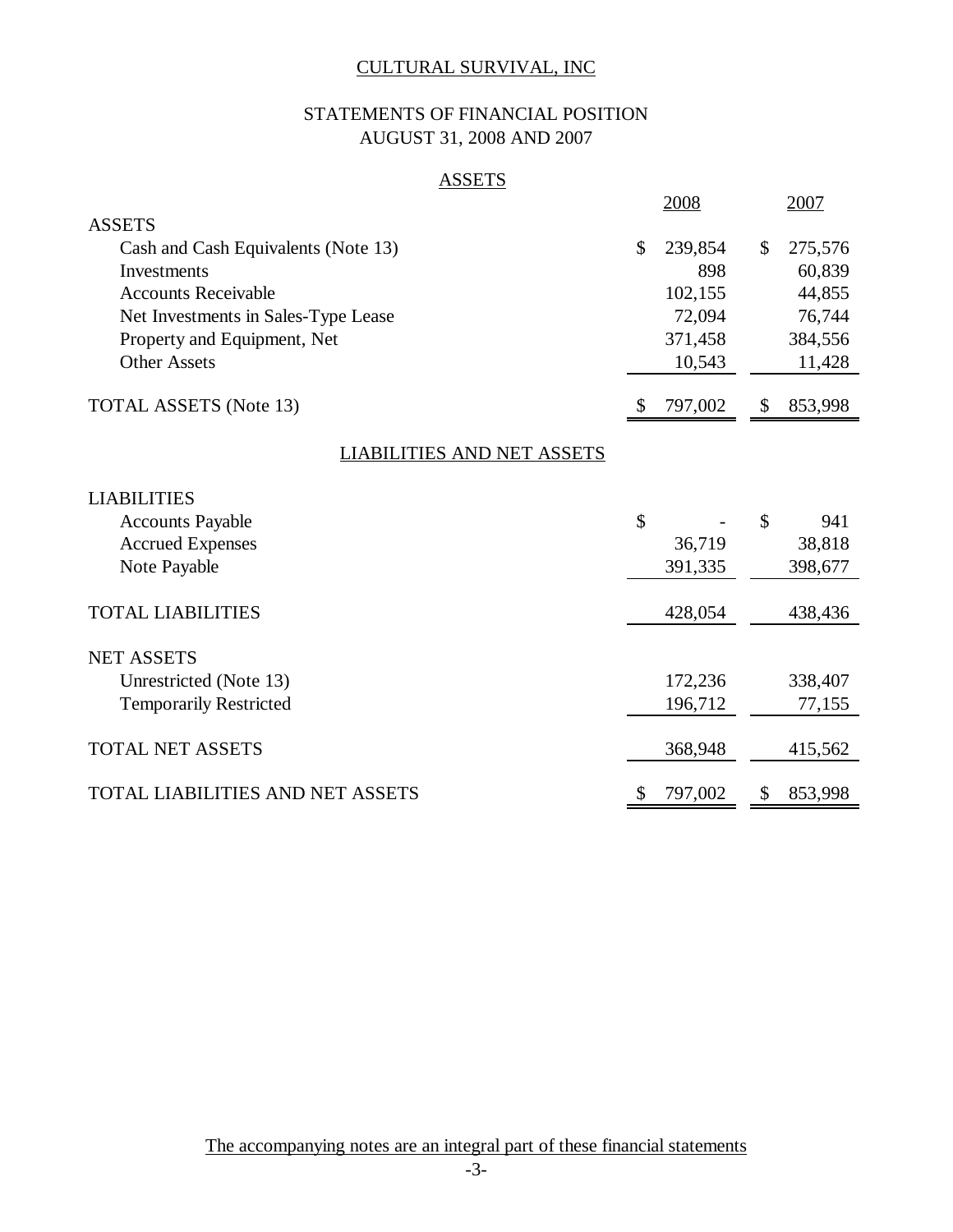# STATEMENTS OF ACTIVITIES FOR THE YEARS ENDED AUGUST 31, 2008 AND 2007

| <b>REVENUES</b><br>Restricted<br>Total<br>Unrestricted<br>Restricted<br>Total<br>Unrestricted<br>\$190,785<br>$\overline{$}$ 679,057<br>488,272<br>\$652,336<br>$\mathbb{S}$<br>49,227<br>$\mathbb{S}$<br>701,563<br>Contributions and Subscriptions<br><b>Grant Revenue</b><br>154,252<br>154,252<br>82,801<br>82,801<br>105,497<br>85,430<br>85,430<br><b>Bazaars and Events</b><br>105,497<br><b>Interest Income</b><br>24,925<br>24,925<br>36,526<br>36,526<br>Dividend Income<br>4,011<br>4,011<br>3,946<br>3,946<br>Unrealized Gain (Loss) on Investments<br>2,518<br>2,518<br>Realized Loss on Sale of Investments<br>(5,020)<br>(5,020)<br><b>Sales of Publications</b><br>20,927<br>20,927<br>17,946<br>17,946<br>Other Income<br>20,233<br>20,233<br>20,331<br>20,331<br>813,097<br>1,003,882<br>901,834<br><b>Total Support and Other Income</b><br>190,785<br>49,227<br>951,061<br><b>Net Assets Released from Restrictions</b><br>71,228<br>(71, 228)<br>14,089<br>(14,089)<br><b>Total Revenues</b><br>884,325<br>119,557<br>1,003,882<br>915,923<br>35,138<br>951,061<br><b>EXPENSES</b><br>Publications<br>322,576<br>322,576<br>376,300<br>376,300<br>Education<br>17,976<br>17,976<br>15,419<br>15,419<br>604,833<br>Projects (Note 13)<br>544,378<br>544,378<br>604,833<br>Fundraising<br>89,957<br>89,957<br>108,640<br>108,640 |
|-----------------------------------------------------------------------------------------------------------------------------------------------------------------------------------------------------------------------------------------------------------------------------------------------------------------------------------------------------------------------------------------------------------------------------------------------------------------------------------------------------------------------------------------------------------------------------------------------------------------------------------------------------------------------------------------------------------------------------------------------------------------------------------------------------------------------------------------------------------------------------------------------------------------------------------------------------------------------------------------------------------------------------------------------------------------------------------------------------------------------------------------------------------------------------------------------------------------------------------------------------------------------------------------------------------------------------------------------------|
|                                                                                                                                                                                                                                                                                                                                                                                                                                                                                                                                                                                                                                                                                                                                                                                                                                                                                                                                                                                                                                                                                                                                                                                                                                                                                                                                                     |
|                                                                                                                                                                                                                                                                                                                                                                                                                                                                                                                                                                                                                                                                                                                                                                                                                                                                                                                                                                                                                                                                                                                                                                                                                                                                                                                                                     |
|                                                                                                                                                                                                                                                                                                                                                                                                                                                                                                                                                                                                                                                                                                                                                                                                                                                                                                                                                                                                                                                                                                                                                                                                                                                                                                                                                     |
|                                                                                                                                                                                                                                                                                                                                                                                                                                                                                                                                                                                                                                                                                                                                                                                                                                                                                                                                                                                                                                                                                                                                                                                                                                                                                                                                                     |
|                                                                                                                                                                                                                                                                                                                                                                                                                                                                                                                                                                                                                                                                                                                                                                                                                                                                                                                                                                                                                                                                                                                                                                                                                                                                                                                                                     |
|                                                                                                                                                                                                                                                                                                                                                                                                                                                                                                                                                                                                                                                                                                                                                                                                                                                                                                                                                                                                                                                                                                                                                                                                                                                                                                                                                     |
|                                                                                                                                                                                                                                                                                                                                                                                                                                                                                                                                                                                                                                                                                                                                                                                                                                                                                                                                                                                                                                                                                                                                                                                                                                                                                                                                                     |
|                                                                                                                                                                                                                                                                                                                                                                                                                                                                                                                                                                                                                                                                                                                                                                                                                                                                                                                                                                                                                                                                                                                                                                                                                                                                                                                                                     |
|                                                                                                                                                                                                                                                                                                                                                                                                                                                                                                                                                                                                                                                                                                                                                                                                                                                                                                                                                                                                                                                                                                                                                                                                                                                                                                                                                     |
|                                                                                                                                                                                                                                                                                                                                                                                                                                                                                                                                                                                                                                                                                                                                                                                                                                                                                                                                                                                                                                                                                                                                                                                                                                                                                                                                                     |
|                                                                                                                                                                                                                                                                                                                                                                                                                                                                                                                                                                                                                                                                                                                                                                                                                                                                                                                                                                                                                                                                                                                                                                                                                                                                                                                                                     |
|                                                                                                                                                                                                                                                                                                                                                                                                                                                                                                                                                                                                                                                                                                                                                                                                                                                                                                                                                                                                                                                                                                                                                                                                                                                                                                                                                     |
|                                                                                                                                                                                                                                                                                                                                                                                                                                                                                                                                                                                                                                                                                                                                                                                                                                                                                                                                                                                                                                                                                                                                                                                                                                                                                                                                                     |
|                                                                                                                                                                                                                                                                                                                                                                                                                                                                                                                                                                                                                                                                                                                                                                                                                                                                                                                                                                                                                                                                                                                                                                                                                                                                                                                                                     |
|                                                                                                                                                                                                                                                                                                                                                                                                                                                                                                                                                                                                                                                                                                                                                                                                                                                                                                                                                                                                                                                                                                                                                                                                                                                                                                                                                     |
|                                                                                                                                                                                                                                                                                                                                                                                                                                                                                                                                                                                                                                                                                                                                                                                                                                                                                                                                                                                                                                                                                                                                                                                                                                                                                                                                                     |
|                                                                                                                                                                                                                                                                                                                                                                                                                                                                                                                                                                                                                                                                                                                                                                                                                                                                                                                                                                                                                                                                                                                                                                                                                                                                                                                                                     |
|                                                                                                                                                                                                                                                                                                                                                                                                                                                                                                                                                                                                                                                                                                                                                                                                                                                                                                                                                                                                                                                                                                                                                                                                                                                                                                                                                     |
|                                                                                                                                                                                                                                                                                                                                                                                                                                                                                                                                                                                                                                                                                                                                                                                                                                                                                                                                                                                                                                                                                                                                                                                                                                                                                                                                                     |
|                                                                                                                                                                                                                                                                                                                                                                                                                                                                                                                                                                                                                                                                                                                                                                                                                                                                                                                                                                                                                                                                                                                                                                                                                                                                                                                                                     |
|                                                                                                                                                                                                                                                                                                                                                                                                                                                                                                                                                                                                                                                                                                                                                                                                                                                                                                                                                                                                                                                                                                                                                                                                                                                                                                                                                     |
| <b>General Administrative</b><br>75,609<br>75,609<br>82,762<br>82,762                                                                                                                                                                                                                                                                                                                                                                                                                                                                                                                                                                                                                                                                                                                                                                                                                                                                                                                                                                                                                                                                                                                                                                                                                                                                               |
|                                                                                                                                                                                                                                                                                                                                                                                                                                                                                                                                                                                                                                                                                                                                                                                                                                                                                                                                                                                                                                                                                                                                                                                                                                                                                                                                                     |
| <b>Total Expenses</b><br>1,050,496<br>1,050,496<br>1,187,954<br>1,187,954<br>$\overline{a}$                                                                                                                                                                                                                                                                                                                                                                                                                                                                                                                                                                                                                                                                                                                                                                                                                                                                                                                                                                                                                                                                                                                                                                                                                                                         |
|                                                                                                                                                                                                                                                                                                                                                                                                                                                                                                                                                                                                                                                                                                                                                                                                                                                                                                                                                                                                                                                                                                                                                                                                                                                                                                                                                     |
| INCREASE (DECREASE) IN NET ASSETS<br>(272, 031)<br>35,138<br>(236, 893)<br>(166, 171)<br>119,557<br>(46, 614)                                                                                                                                                                                                                                                                                                                                                                                                                                                                                                                                                                                                                                                                                                                                                                                                                                                                                                                                                                                                                                                                                                                                                                                                                                       |
|                                                                                                                                                                                                                                                                                                                                                                                                                                                                                                                                                                                                                                                                                                                                                                                                                                                                                                                                                                                                                                                                                                                                                                                                                                                                                                                                                     |
| 77,155<br>NET ASSETS, BEGINNING OF YEAR<br>338,407<br>610,438<br>42,017<br>415,562<br>652,455                                                                                                                                                                                                                                                                                                                                                                                                                                                                                                                                                                                                                                                                                                                                                                                                                                                                                                                                                                                                                                                                                                                                                                                                                                                       |
|                                                                                                                                                                                                                                                                                                                                                                                                                                                                                                                                                                                                                                                                                                                                                                                                                                                                                                                                                                                                                                                                                                                                                                                                                                                                                                                                                     |
| NET ASSETS, END OF YEAR<br>172,236<br>\$368,948<br>338,407<br>\$196,712<br>77,155<br>\$415,562<br>\$<br>\$                                                                                                                                                                                                                                                                                                                                                                                                                                                                                                                                                                                                                                                                                                                                                                                                                                                                                                                                                                                                                                                                                                                                                                                                                                          |

The accompanying notes are an integral part of these financial statements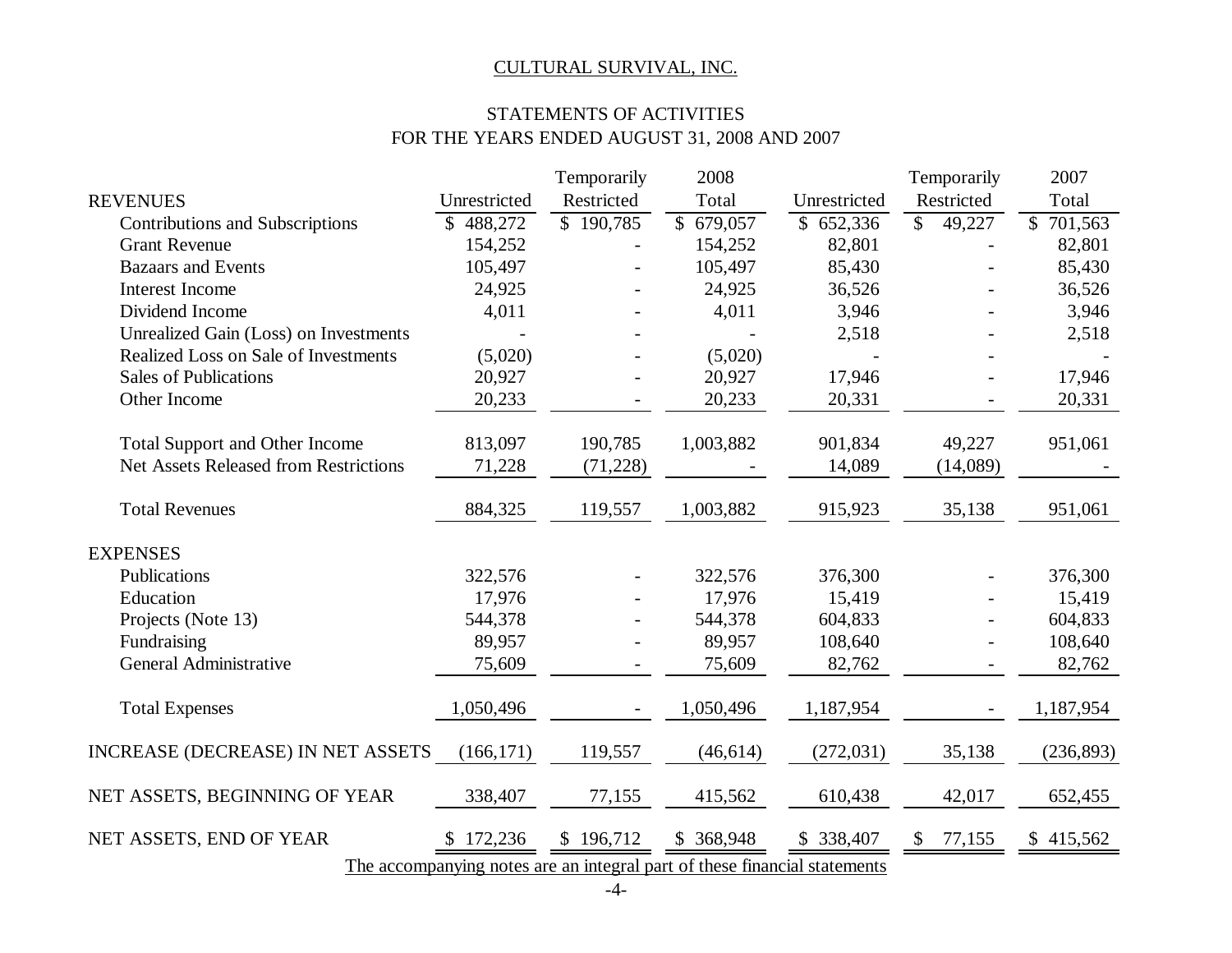# STATEMENT OF FUNCTIONAL EXPENSES FOR THE YEAR ENDED AUGUST 31, 2008

Programs

|                                   |                |                                                                           |               |                    | General<br>and         |               |
|-----------------------------------|----------------|---------------------------------------------------------------------------|---------------|--------------------|------------------------|---------------|
|                                   | Publications   | Education                                                                 | Projects      | Fundraising        | Administrative         | Total         |
| Direct Support (Note 13)          | \$             | \$                                                                        | 172,879<br>\$ | \$                 | \$                     | 172,879<br>\$ |
| Payroll                           | 153,547        | 11,398                                                                    | 169,939       | 44,053             | 47,938                 | 426,875       |
| <b>Payroll Taxes and Benefits</b> | 39,112         | 2,903                                                                     | 43,287        | 11,221             | 12,211                 | 108,734       |
| Consultants                       | 24,136         |                                                                           | 34,492        | 7,171              |                        | 65,799        |
| Postage and Shipping              | 14,261         | 179                                                                       | 3,265         | 3,550              | 754                    | 22,009        |
| Printing and Copying              | 41,245         | 34                                                                        | 1,628         | 4,825              | 142                    | 47,874        |
| Amortization                      | 318            | 24                                                                        | 352           | 91                 | 99                     | 884           |
| Depreciation                      | 4,711          | 350                                                                       | 5,214         | 1,352              | 1,471                  | 13,098        |
| Bank and Credit Card Fee Expense  | 1,324          | 98                                                                        | 1,774         | 380                | 413                    | 3,989         |
| Interest                          | 9,326          | 692                                                                       | 10,321        | 2,676              | 2,912                  | 25,927        |
| Dues & Subscriptions              | 32             | $\overline{2}$                                                            | 35            | 1,361              | 10                     | 1,440         |
| Office                            | 5,249          | 145                                                                       | 15,912        | 2,140              | 611                    | 24,057        |
| <b>Professional Fees</b>          | 5,396          | 401                                                                       | 5,972         | 1,548              | 1,685                  | 15,002        |
| <b>Equipment Lease Expense</b>    | 2,246          | 167                                                                       | 2,486         | 644                | 701                    | 6,244         |
| <b>Repairs and Maintenance</b>    | 6,303          | 468                                                                       | 7,253         | 1,808              | 1,968                  | 17,800        |
| Telephone                         | 4,602          | 339                                                                       | 5,060         | 1,312              | 1,427                  | 12,740        |
| Travel, Meals and Entertainment   | 2,226          | 142                                                                       | 55,055        | 3,224              | 599                    | 61,246        |
| Utilities and Internet            | 3,683          | 273                                                                       | 4,076         | 1,206              | 1,150                  | 10,388        |
| Insurance                         | 2,884          | 214                                                                       | 3,192         | 828                | 901                    | 8,019         |
| <b>Real Estate Taxes</b>          | 1,975          | 147                                                                       | 2,186         | 567                | 617                    | 5,492         |
|                                   | 322,576<br>\$. | 17,976<br>\$                                                              | 544,378<br>\$ | 89,957<br><b>S</b> | 75,609<br><sup>8</sup> | \$1,050,496   |
| Percentage of Total Expenses      | 30.71%         | 1.71%                                                                     | 51.82%        | 8.56%              | 7.20%                  | 100.00%       |
|                                   |                | The accompanying notes are an integral part of these financial statements |               |                    |                        |               |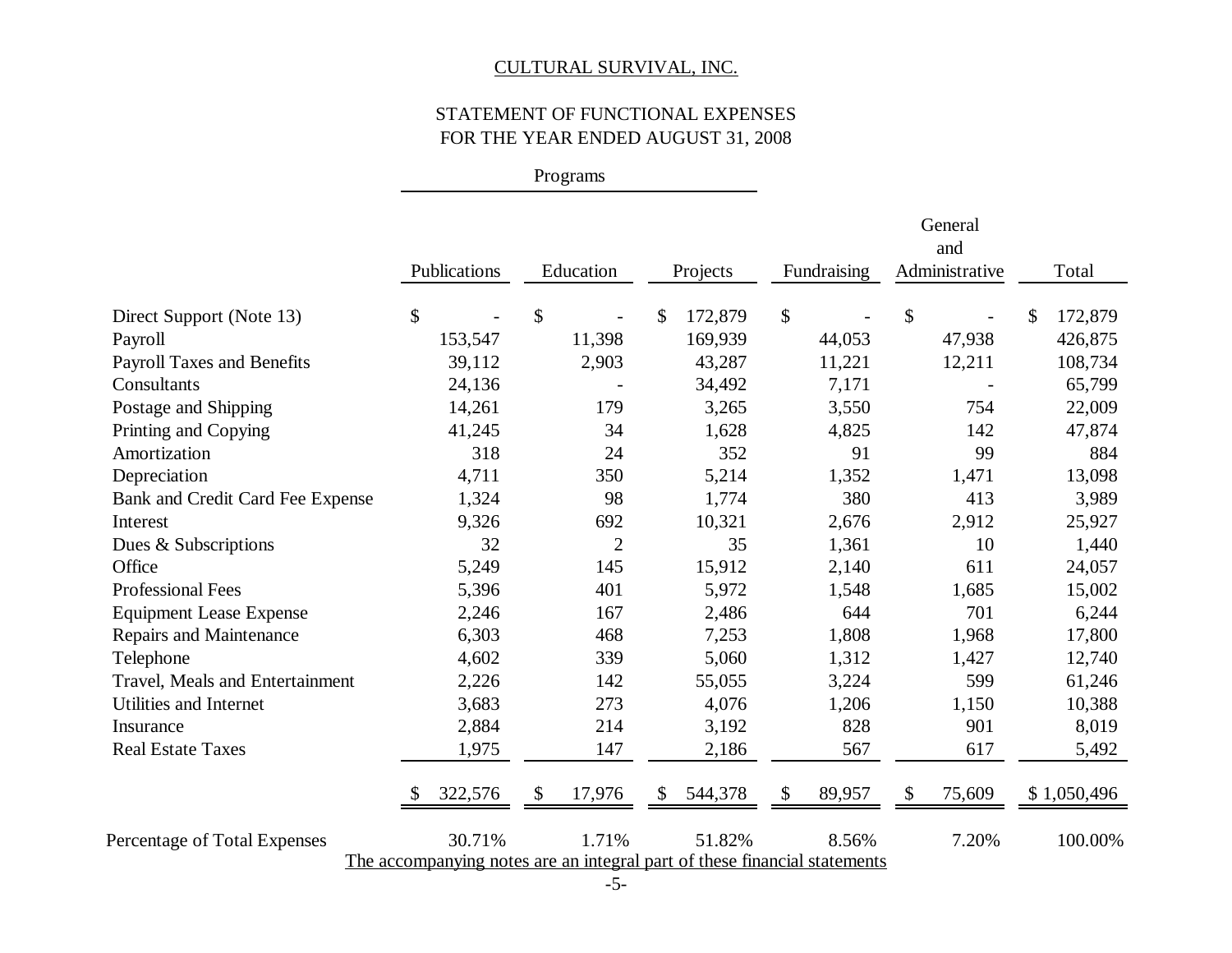# STATEMENT OF FUNCTIONAL EXPENSES FOR THE YEAR ENDED AUGUST 31, 2007

Programs

|                                   |              |              |                                                                           |                     | General<br>and     |               |
|-----------------------------------|--------------|--------------|---------------------------------------------------------------------------|---------------------|--------------------|---------------|
|                                   | Publications | Education    | Projects                                                                  | Fundraising         | Administrative     | Total         |
| Direct Support (Note 13)          | \$           | \$           | 270,069<br>\$                                                             | \$                  | \$                 | 270,069<br>\$ |
| Payroll                           | 181,706      | 9,843        | 149,843                                                                   | 63,590              | 52,831             | 457,813       |
| <b>Payroll Taxes and Benefits</b> | 51,299       | 2,779        | 42,302                                                                    | 17,952              | 14,915             | 129,247       |
| Consultants                       | 13,140       |              | 26,146                                                                    |                     |                    | 39,286        |
| Postage and Shipping              | 17,642       | 154          | 3,252                                                                     | 4,031               | 826                | 25,905        |
| Printing and Copying              | 57,454       | 88           | 1,339                                                                     | 704                 | 472                | 60,057        |
| Amortization                      | 351          | 19           | 290                                                                       | 123                 | 102                | 885           |
| Depreciation                      | 6,213        | 337          | 5,124                                                                     | 2,175               | 1,807              | 15,656        |
| Bank and Credit Card Fee Expense  | 1,570        | 85           | 1,882                                                                     | 550                 | 457                | 4,544         |
| Interest                          | 10,447       | 566          | 8,615                                                                     | 3,656               | 3,037              | 26,321        |
| Dues & Subscriptions              | 396          | $\tau$       | 101                                                                       | 633                 | 36                 | 1,173         |
| Office                            | 6,887        | 133          | 13,378                                                                    | 2,262               | 712                | 23,372        |
| <b>Professional Fees</b>          | 3,326        | 180          | 2,740                                                                     | 1,163               | 966                | 8,375         |
| <b>Equipment Lease Expense</b>    | 1,879        | 100          | 1,549                                                                     | 658                 | 548                | 4,734         |
| <b>Repairs and Maintenance</b>    | 3,441        | 186          | 14,087                                                                    | 1,204               | 1,000              | 19,918        |
| Telephone                         | 4,597        | 249          | 3,966                                                                     | 1,608               | 1,336              | 11,756        |
| Travel, Meals and Entertainment   | 6,279        | 169          | 52,173                                                                    | 2,572               | 905                | 62,098        |
| Utilities and Internet            | 3,119        | 169          | 2,573                                                                     | 3,466               | 907                | 10,234        |
| Insurance                         | 4,439        | 240          | 3,660                                                                     | 1,553               | 1,290              | 11,182        |
| <b>Real Estate Taxes</b>          | 2,115        | 115          | 1,744                                                                     | 740                 | 615                | 5,329         |
|                                   | 376,300<br>S | 15,419<br>\$ | 604,833<br>\$                                                             | 108,640<br><b>S</b> | 82,762<br><b>S</b> | \$1,187,954   |
| Percentage of Total Expenses      | 31.68%       | 1.30%        | 50.91%                                                                    | 9.15%               | 6.97%              | 100.00%       |
|                                   |              |              | The accompanying notes are an integral part of these financial statements |                     |                    |               |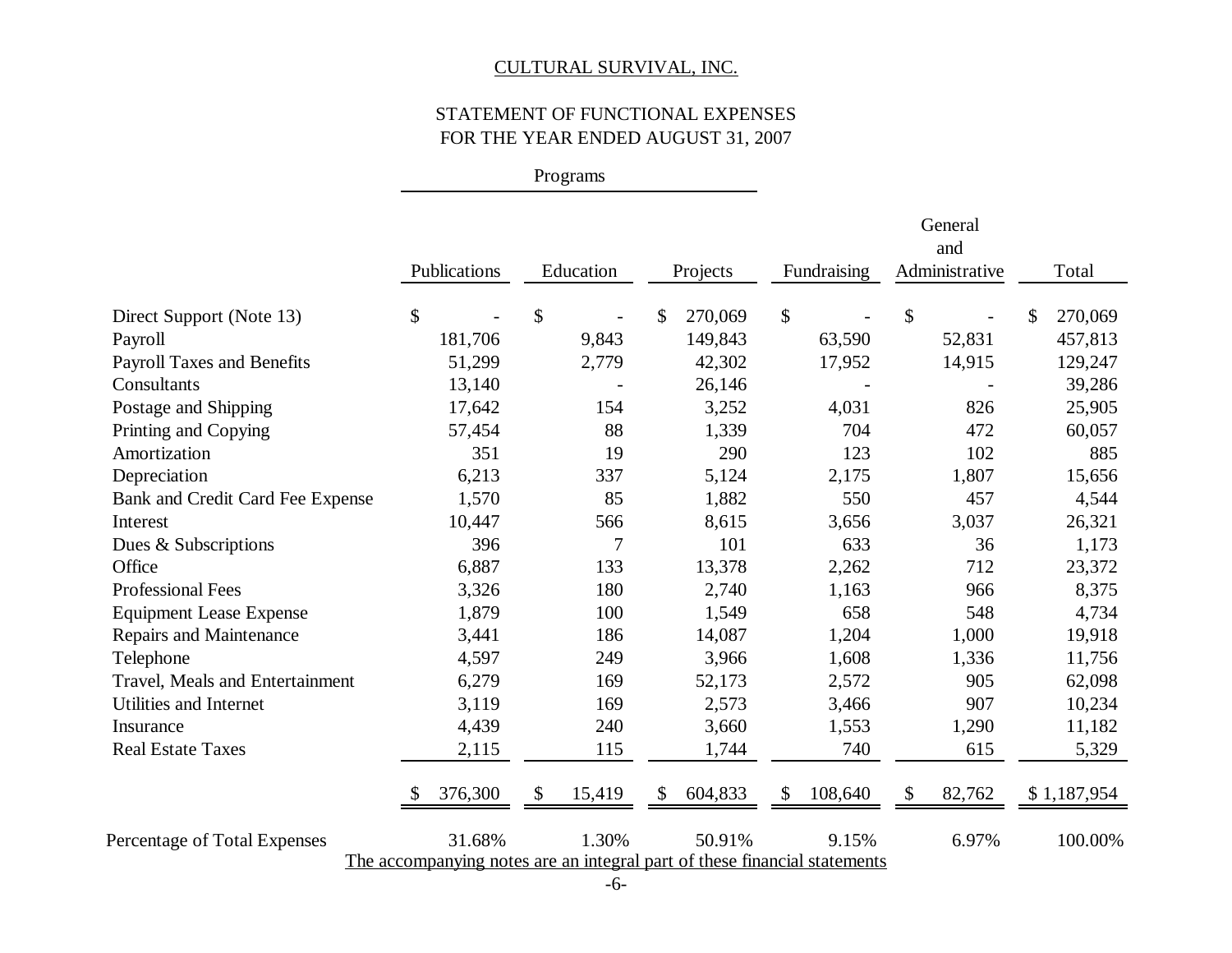# STATEMENT OF CASH FLOWS FOR THE YEARS ENDED AUGUST 31, 2008 AND 2007

|                                                             | 2008            |               | 2007       |
|-------------------------------------------------------------|-----------------|---------------|------------|
| <b>OPERATING ACTIVITIES</b>                                 |                 |               |            |
| Decrease in Net Assets (Note 13)                            | \$<br>(46, 614) | \$            | (236,893)  |
| Adjustments to reconcile decrease in net assets to net cash |                 |               |            |
| used in operating activities:                               |                 |               |            |
| Amortization                                                | 884             |               | 885        |
| Depreciation                                                | 13,098          |               | 15,656     |
| Unrealized Gain (Loss) on Investments                       | 5,020           |               | (2,518)    |
| (Increase) Decrease in:                                     |                 |               |            |
| <b>Accounts Receivable</b>                                  | (57,300)        |               | (37,988)   |
| Increase (Decrease) in:                                     |                 |               |            |
| <b>Accounts Payable</b>                                     | (941)           |               | 454        |
| <b>Accrued Expenses</b>                                     | (2,099)         |               | 3,542      |
| Net Cash Used In Operating Activities                       | (87, 952)       |               | (256, 862) |
| <b>INVESTING ACTIVITIES</b>                                 |                 |               |            |
| Proceeds from Sales-Type Lease                              | 4,650           |               | 3,876      |
| Proceeds from Sale of Investments                           | 54,922          |               |            |
| <b>Purchase of Investments</b>                              |                 |               | (3,796)    |
|                                                             |                 |               |            |
| Net Cash Provided By Investing Activities                   | 59,572          |               | 80         |
| <b>FINANCING ACTIVITIES</b>                                 |                 |               |            |
| Principal Payments on Note Payable                          | (7, 342)        |               | (6,947)    |
| Net Cash Used In Investing Activities                       | (7, 342)        |               | (6,947)    |
| DECREASE IN NET CASH (Note 13)                              |                 |               |            |
|                                                             | (35, 722)       |               | (263, 729) |
| CASH AND CASH EQUIVALENTS, BEGINNING OF YEAR                | 275,576         |               | 539,305    |
| CASH AND CASH EQUIVALENTS, END OF YEAR                      | 239,854         | $\mathcal{S}$ | 275,576    |
| OTHER DISCLOSURES                                           |                 |               |            |
| Interest Paid on Note Payable                               | \$<br>25,927    | $\mathcal{S}$ | 26,321     |

The accompanying notes are an integral part of these financial statements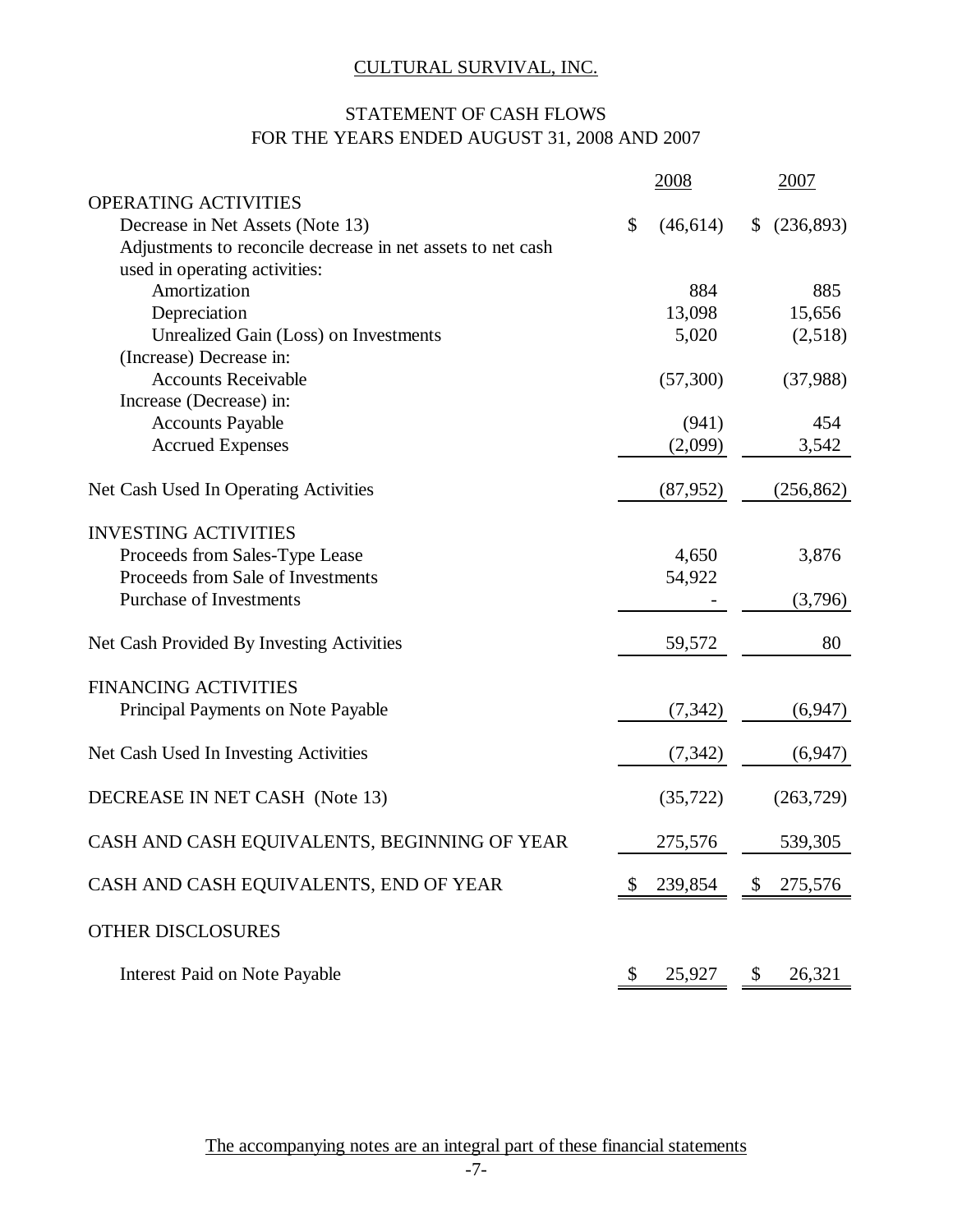## NOTES TO FINANCIAL STATEMENTS AUGUST 31, 2008 AND 2007

#### 1) ORGANIZATION AND NATURE OF ACTIVITIES

Cultural Survival, Inc., (the "Organization") is a non-profit  $501(c)(3)$  non-governmental organization which commenced in 1972 to promote the human rights, voices, and visions of indigenous peoples and ethnic minorities around the world. Through US-based education forums, cutting-edge and widely read publications, research, projects and an interactive web site, Cultural Survival, Inc., works towards a world in which indigenous peoples and ethnic minorities are able to determine their own futures on their own lands. The Organization works as a medium through which indigenous peoples can network with other groups facing similar problems and with other organizations that can help further their cause. The Organization also sponsors local initiatives by providing administrative assistance and support to indigenous peoples in over six countries.

#### 2) SUMMARY OF SIGNIFICANT ACCOUNTING POLICIES

#### Basis of Accounting

These financial statements have been prepared on the accrual basis of accounting in accordance with generally accepted accounting principles in the United States of America.

#### Basis of Presentation

Net assets are classified as permanently restricted, temporarily restricted and unrestricted when appropriate to properly disclose the nature and amount of significant resources that have been restricted in accordance with specified objectives of donors and grantors. The Organization has temporarily restricted net assets from its projects activities and unrestricted net assets that are available to be used and designated by the Board of Directors for general purposes.

#### Cash and Cash Equivalents

The Organization considers all highly liquid instruments with an initial maturity of three months or less to be cash equivalents.

#### Investments

Short-term investments in marketable securities with readily determinable fair values are carried at their fair value in the statement of financial position based on quoted market prices. Unrealized gains and losses are included in the change in net assets in the accompanying statement of activities.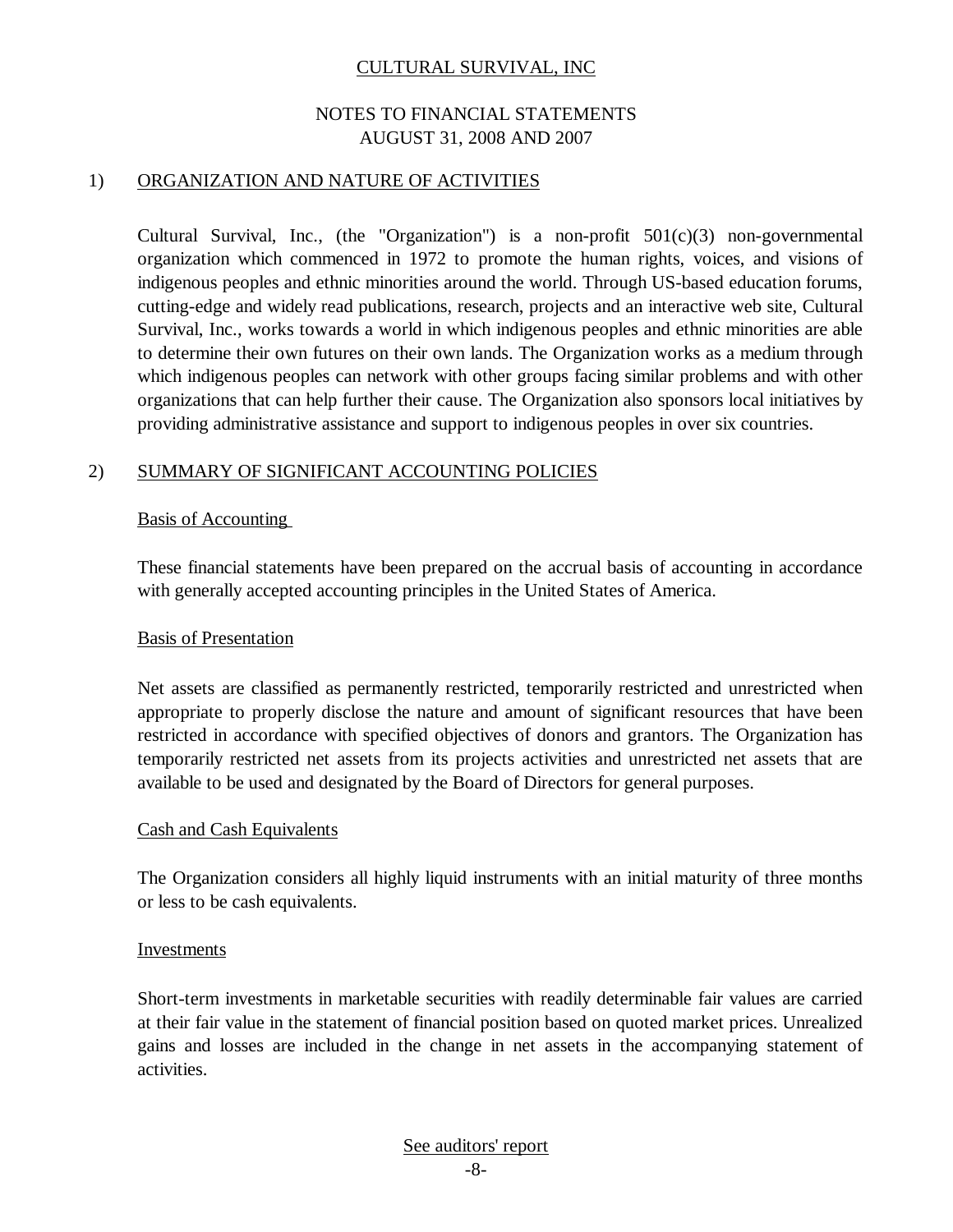## NOTES TO FINANCIAL STATEMENTS AUGUST 31, 2008 AND 2007

#### 2) SUMMARY OF SIGNIFICANT ACCOUNTING POLICIES (cont)

#### Accounts Receivable

Accounts receivables are stated at the amount management expects to collect from outstanding balances. Management provides for probable uncollectible amounts through a provision for bad debt expense and an adjustment to a valuation allowance based on its assessment of the current status of individual accounts. Balances that are still outstanding after management has used reasonable collection efforts are written off through a charge to the valuation allowance and a credit to accounts receivable. Accounts are considered past due based upon contractual and aging methods. As of August 31, 2008 and 2007 all accounts were considered collectible. Interest is not charged on overdue accounts.

#### Functional Allocation of Expenses

The costs of providing the various programs and other activities have been summarized on a functional basis in the statement of activities. Accordingly, certain costs have been allocated among the programs and supporting services benefited.

#### Net Investment in Sales-Type Lease

Net investment in sales-type lease is carried at the net present value of the future expected cash flows under the lease agreement discounted at the appropriate discount rate at the time of sale. The carrying value of the investment is reduced if its market value declines are considered permanent.

### Income Tax Exempt Status

The Organization is a not-for-profit corporation as described in Section  $501(c)(3)$  of the United States Internal Revenue Code and is determined to be an Organization which is not a private foundation and, accordingly, does not provide for state and federal income taxes. The Internal Revenue Service classifies the organization as a public charity.

#### Recognition of Donor Restrictions

Support that is restricted by the donor is reported as an increase in unrestricted net assets if the restriction expires in the reporting period in which the support is recognized. All other donorrestricted support is reported as an increase in temporarily or permanently restricted net assets, depending on the nature of the restriction. When a restriction expires, temporarily restricted net assets are reclassified to unrestricted net assets.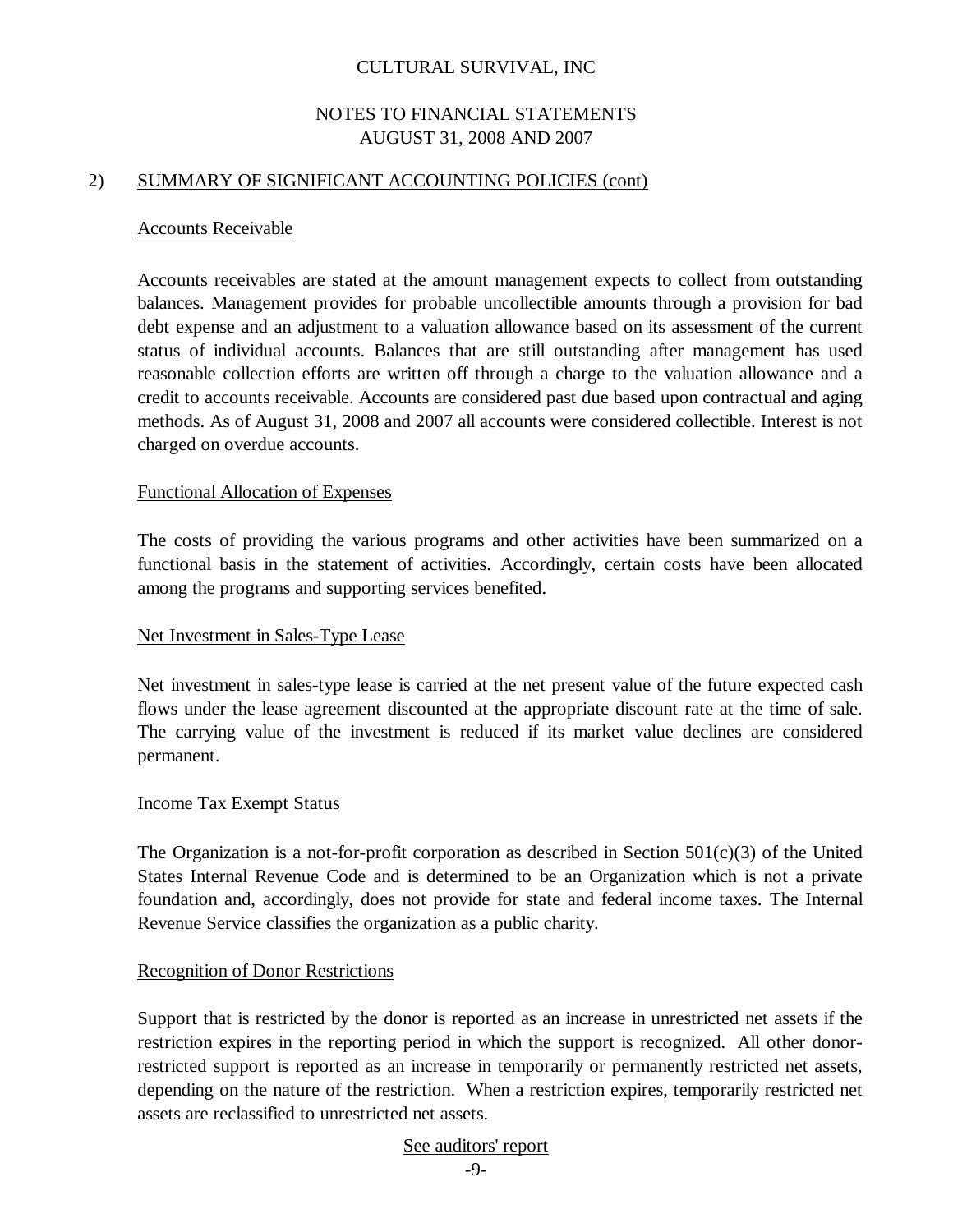## NOTES TO FINANCIAL STATEMENTS AUGUST 31, 2008 AND 2007

#### 2) SUMMARY OF SIGNIFICANT ACCOUNTING POLICIES (cont)

### Property and Equipment

Property and equipment are stated at cost. Depreciation is computed over the estimated useful lives of the assets using the straight-line method. Major additions are capitalized, while repairs and maintenance are charged to expense as incurred. Depreciation expense for the years ending August 31, 2008 and 2007 are \$13,098. and \$15,656, respectively.

The estimated useful lives for purposes of computing depreciation are as follows:

| Assets                    | Life in Years        |
|---------------------------|----------------------|
| Furniture and equipment   | $\ddot{\phantom{1}}$ |
| Building and Improvements | 39                   |
| Software                  | 3                    |

#### Use of Estimates and Assumptions

The preparation of financial statements in conformity with accounting principles generally accepted in the United States of America requires management to make estimates and assumptions that affect the reported amounts of assets and liabilities and disclosure of contingent assets and liabilities at the date of the financial statements and the reported amounts of revenues and expenses during the reporting period. Actual results could vary from the estimates that were used.

## Contributed Goods and Services

The Organization records various types of in-kind support including professional services, volunteer labor, and materials. Contributed professional services are recognized if the services received (a) create or enhance long-lived assets or (b) require specialized skills, are provided by individuals possessing those skills, and would typically need to be purchased if not provided by donation. Contributions of tangible assets are recognized at fair market value when received. Additionally, the Organization receives a significant amount of skilled, contributed time, which does not meet the two (2) recognition criteria described above. Accordingly, the value of this contributed time has not been determined and is not reflected in the accompanying financial statements.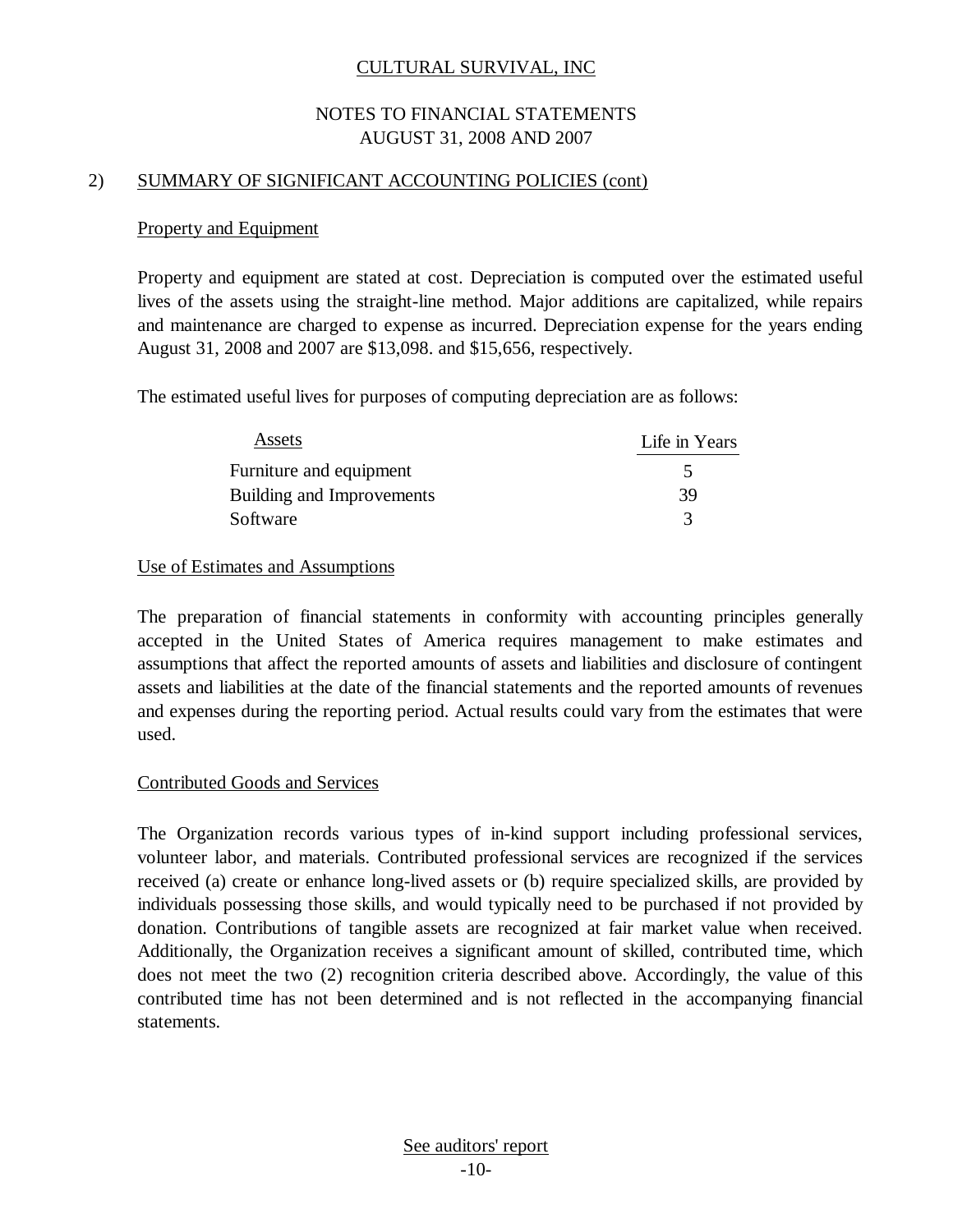## NOTES TO FINANCIAL STATEMENTS AUGUST 31, 2008 AND 2007

#### 3) INVESTMENTS

Investments consisted of the following at August 31, 2008:

|               |            |      |        | Unrealized  |
|---------------|------------|------|--------|-------------|
|               | Fair Value | Cost |        | Gain (Loss) |
|               |            |      |        |             |
| <b>Stocks</b> | 898        |      | $\sim$ | 898         |
|               |            |      |        |             |

Investments consisted of the following at August 31, 2007:

|                                             |              | Fair Value | Cost         |    | Unrealized<br>Gain (Loss) |  |
|---------------------------------------------|--------------|------------|--------------|----|---------------------------|--|
|                                             |              |            |              |    |                           |  |
| Cash equivalents                            | \$           | 1,885      | \$<br>1,885  | \$ |                           |  |
| Mutual funds                                |              | 58,056     | 41,703       |    | 16,353                    |  |
| <b>Stocks</b>                               |              | 898        |              |    | 898                       |  |
| Total                                       | $\mathbb{S}$ | 60,839     | \$<br>43,588 | \$ | 17,251                    |  |
|                                             |              |            | 2008         |    | 2007                      |  |
| Investment return is summarized as follows: |              |            |              |    |                           |  |
| Dividend income                             |              |            | \$<br>4,011  | \$ | 3,946                     |  |
| Net unrealized gain (loss)                  |              |            |              |    | 2,518                     |  |
| Total unrestricted investment income        |              |            | \$<br>4,011  | \$ | 6,464                     |  |

#### 4) DONATED SERVICES, GOODS, AND FACILITIES

The Organization receives donated services from a variety of unpaid volunteers assisting the Organization with administering its indigenous advocacy programs. During the years ended August 31, 2008 and 2007 there were approximately 4,608 and 5,950 total volunteer hours, which the Organization valued at \$69,120 and \$59,500, respectively . None of this has been recognized in the accompanying statement of activities because the volunteer activities do not meet the criteria for recognition of such volunteer effort under auditing standards generally accepted in the United States of America.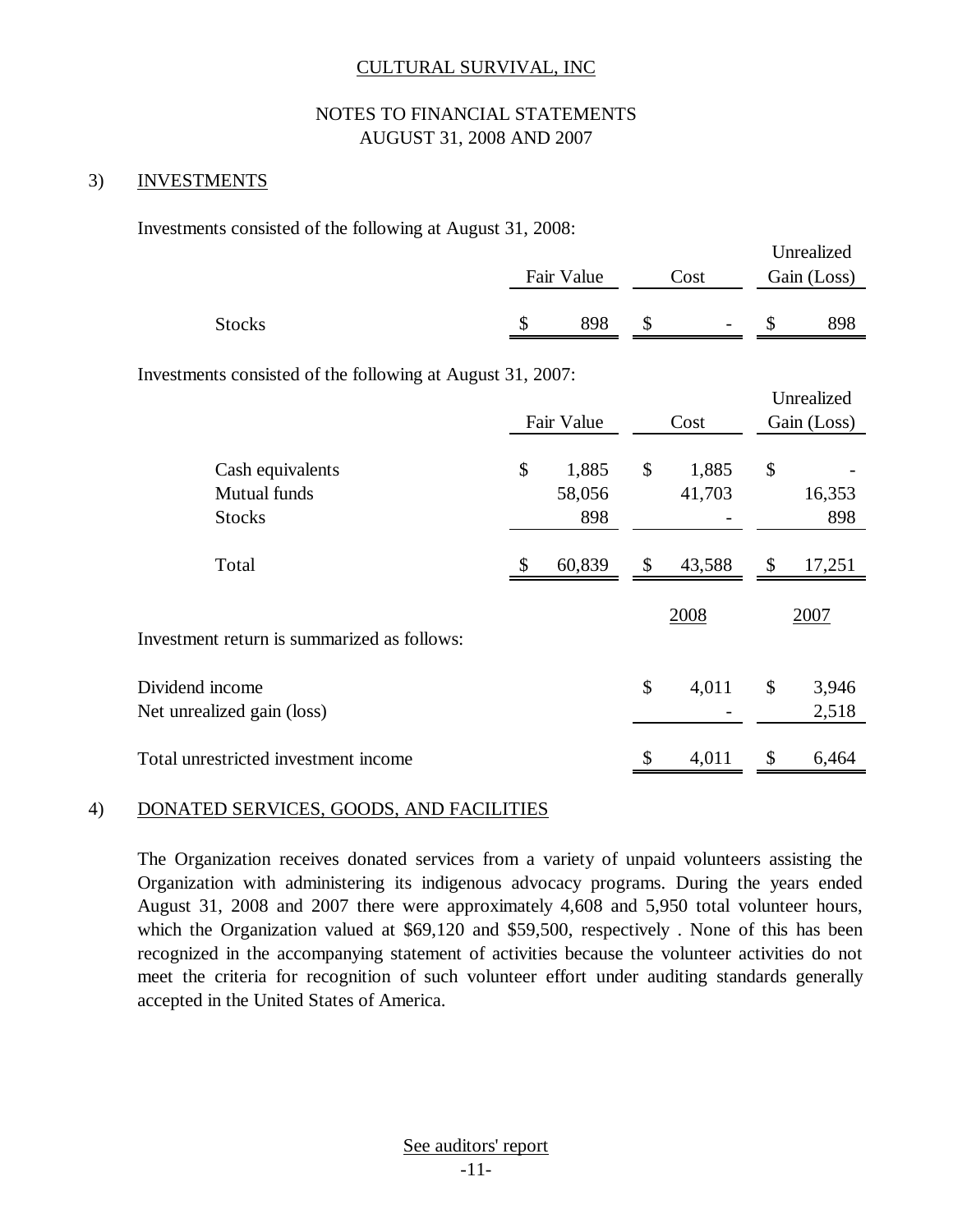## NOTES TO FINANCIAL STATEMENTS AUGUST 31, 2008 AND 2007

#### 5) NET INVESTMENT IN SALES-TYPE LEASE

Farm property, located in Iowa, was donated to the Organization in 1982 subject to donorimposed limitations regarding the sale or transfer of the property. In May, 1995, the Organization entered into a lease-purchase agreement with the farm's current tenant which is classified as a capital lease. The lease provides for a bargain purchase option at the end of the lease. The Organization's management believes that this transaction does not materially alter the property's use and that the Organization is thus adhering to the donor's original intentions.

At August 31, 2008 the future minimum lease payments to be received are as follows:

| 2009                               | \$<br>20,000 |
|------------------------------------|--------------|
| 2010                               | 20,000       |
| 2011                               | 20,000       |
| 2012                               | 20,000       |
| 2013                               | 20,000       |
| Thereafter                         | 40,000       |
|                                    |              |
|                                    | 140,000      |
| Unearned Interest Income           | (67,906)     |
|                                    |              |
| Net Investment in Sales-Type Lease | \$<br>72,094 |

## 6) RESTRICTIONS ON NET ASSETS

Temporarily restricted assets consists of cash at August 31, 2008 and, 2007 and are available for the following purposes and periods:

|                                 | 2008 |                      |  | 2007 |  |  |
|---------------------------------|------|----------------------|--|------|--|--|
| Future expenditures on programs |      | $$196,712$ $$77,155$ |  |      |  |  |

#### 7) RETIREMENT ARRANGEMENT WITH STAFF EMPLOYEES

The Organization offers staff employees the opportunity for participation in a contributory retirement plan. The Organization matches employees' contributions at 3% of their regular salary. The expense to the Organization under this Plan for the year ended August 31, 2008 and 2007 was \$9,385 and \$9,854, respectively.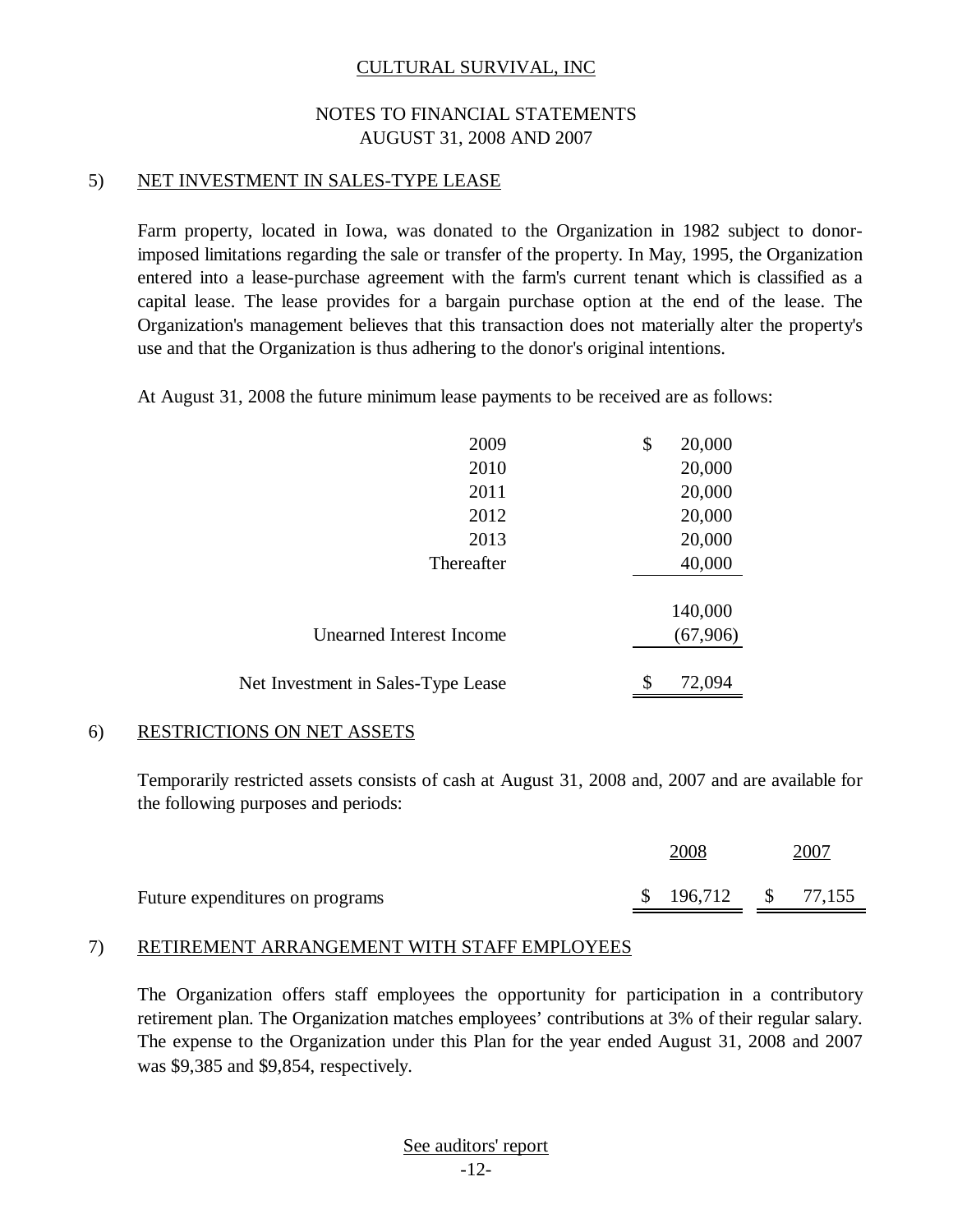## NOTES TO FINANCIAL STATEMENTS AUGUST 31, 2008 AND 2007

### 8) CONCENTRATION OF CREDIT RISK

Financial Instruments that potentially subject the Organization to significant concentrations of credit risk consists primarily of cash and cash equivalents, notes receivable, and short-term investments.

The Organization maintains its cash and cash equivalents in banks and investment brokerage deposit and money market accounts which, at times, may exceed federally insured limits. The Organization believes it is not exposed to any significant credit risk on cash and cash equivalents.

#### 9) PROPERTY AND EQUIPMENT

Property and Equipment consisted of the following at August 31, 2008 and 2007:

|                                           | 2008                  | 2007                  |
|-------------------------------------------|-----------------------|-----------------------|
| Furniture & Equipment                     | \$<br>23,752          | 23,752<br>\$          |
| Building and Improvements                 | 482,823               | 482,823               |
| Software                                  | 19,720                | 19,720                |
| Accumulated Depreciation and Amortization | 526,295<br>(154, 837) | 526,295<br>(141, 739) |
|                                           | S<br>371,458          | \$<br>384,556         |

#### 10) LINE OF CREDIT

As of August 31, 2008 and 2007, the Organization had available an unsecured line of credit with American Express Company to be drawn down upon as needed, with interest rates of 10.99% and 19.99%, for purchases and cash advances, respectively. At August 31, 2008 and 2007, no amount has been drawn down. Credit available August 31, 2008 and 2007 was \$38,000 and \$15,000 respectively.

As of August 31, 2008 and 2007, the Organization had available an unsecured line of credit with Chase to be drawn down upon as needed, with an interest rate of 8.99% and 20.99% for purchases and cash advances, respectively. At August 31, 2008 and 2007, no amount has been drawn down. Credit available August 31, 2008 and 2007 was \$26,600 and \$21,600 respectively.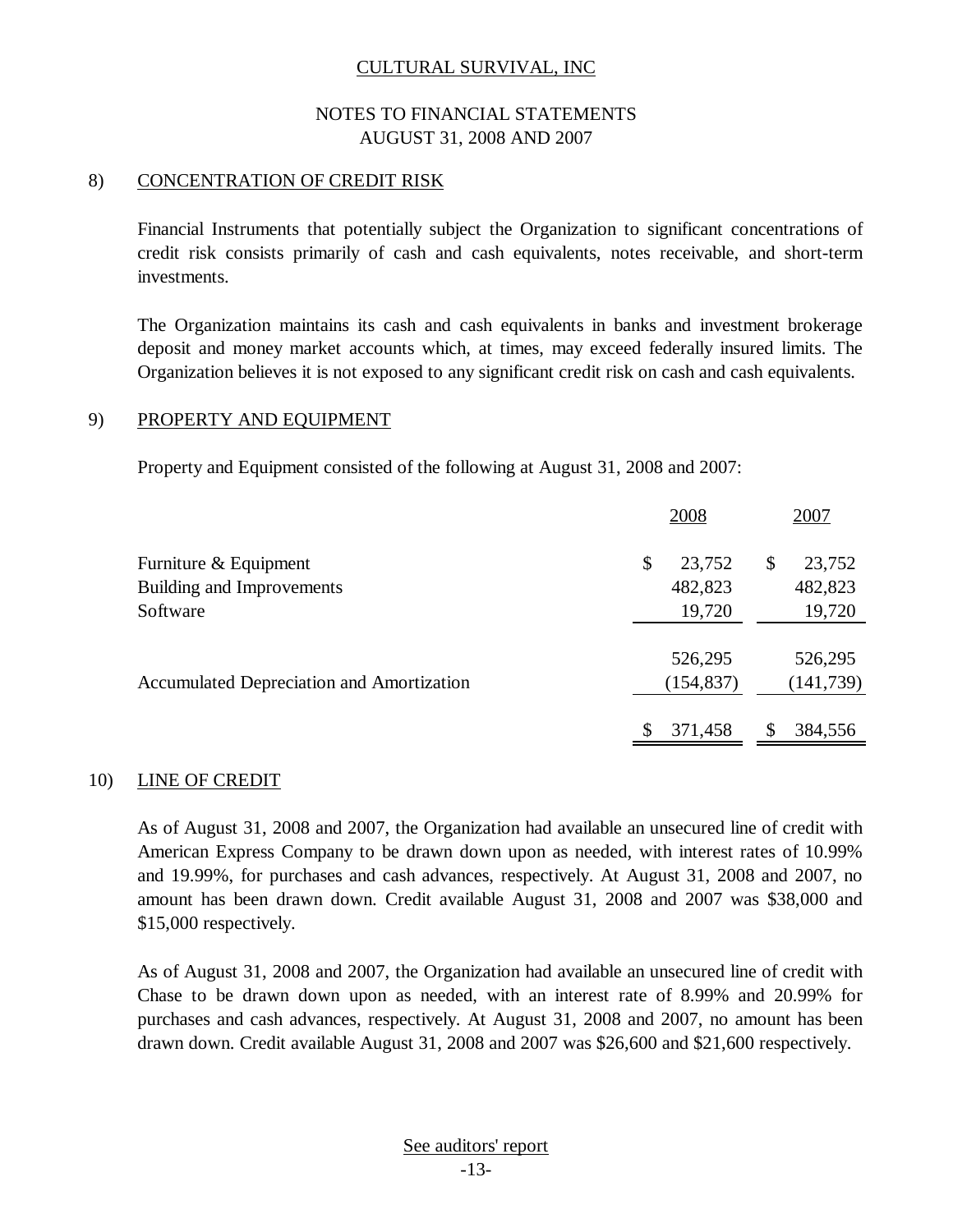## NOTES TO FINANCIAL STATEMENTS AUGUST 31, 2008 AND 2007

### 11) COMMITMENTS

On August 3, 2007 the Organization entered into an office equipment lease that expires August 2012. Equipment lease expense under these leases are \$3,465 and \$4,734 for the years ended August 31, 2008 and 2007, respectively.

Future minimum lease payments required as of August 31, 2008:

|     | 2009                                                                                                                                                                                                                                                             | \$ | 4,095   |               |
|-----|------------------------------------------------------------------------------------------------------------------------------------------------------------------------------------------------------------------------------------------------------------------|----|---------|---------------|
|     | 2010                                                                                                                                                                                                                                                             |    | 3,780   |               |
|     | 2012                                                                                                                                                                                                                                                             |    | 3,780   |               |
|     | 2012                                                                                                                                                                                                                                                             |    | 3,465   |               |
|     | 2013                                                                                                                                                                                                                                                             |    |         |               |
|     |                                                                                                                                                                                                                                                                  |    | 15,120  |               |
| 12) | <b>NOTE PAYABLE</b>                                                                                                                                                                                                                                              |    | 2008    | 2007          |
|     | The Organization has a note payable to a bank in the original<br>amount of \$412,500, dated August 18, 2005. The note is<br>payable in monthly installments of \$2,772, inclusive of interest<br>at 6.45% and is secured by real estate and rights to revenue of |    |         |               |
|     | the property. The note matures in August 2025.                                                                                                                                                                                                                   | S  | 391,335 | \$<br>398,677 |

Approximate annual maturities over the remaining periods are as follows:

| 2009       | \$ | 8,323   |
|------------|----|---------|
| 2010       |    | 8,876   |
| 2011       |    | 9,466   |
| 2012       |    | 10,095  |
| 2013       |    | 10,766  |
| Thereafter |    | 343,809 |
|            |    |         |
|            |    | 391,335 |